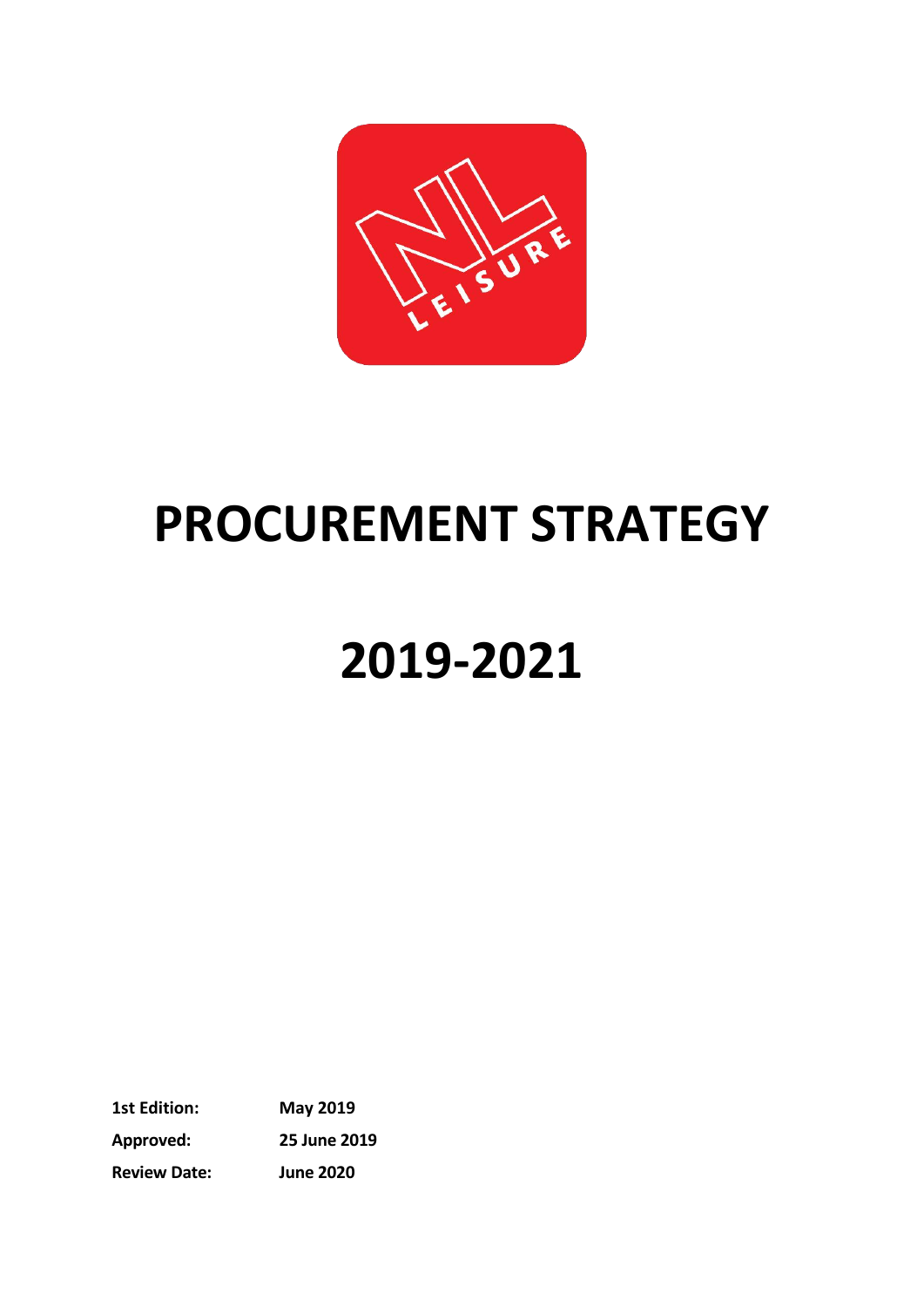#### **CONTENTS**

- 1. Introduction
- 2. Background
- 3. Values and Vision
- 4. NL Leisure Strategy
- 5. Strategic Aims, Objectives & Key Priorities
- 6. Spend / Finance
- 7. Implementation, Monitoring, Reviewing & Reporting
- 8. Strategy Ownership & Contact Details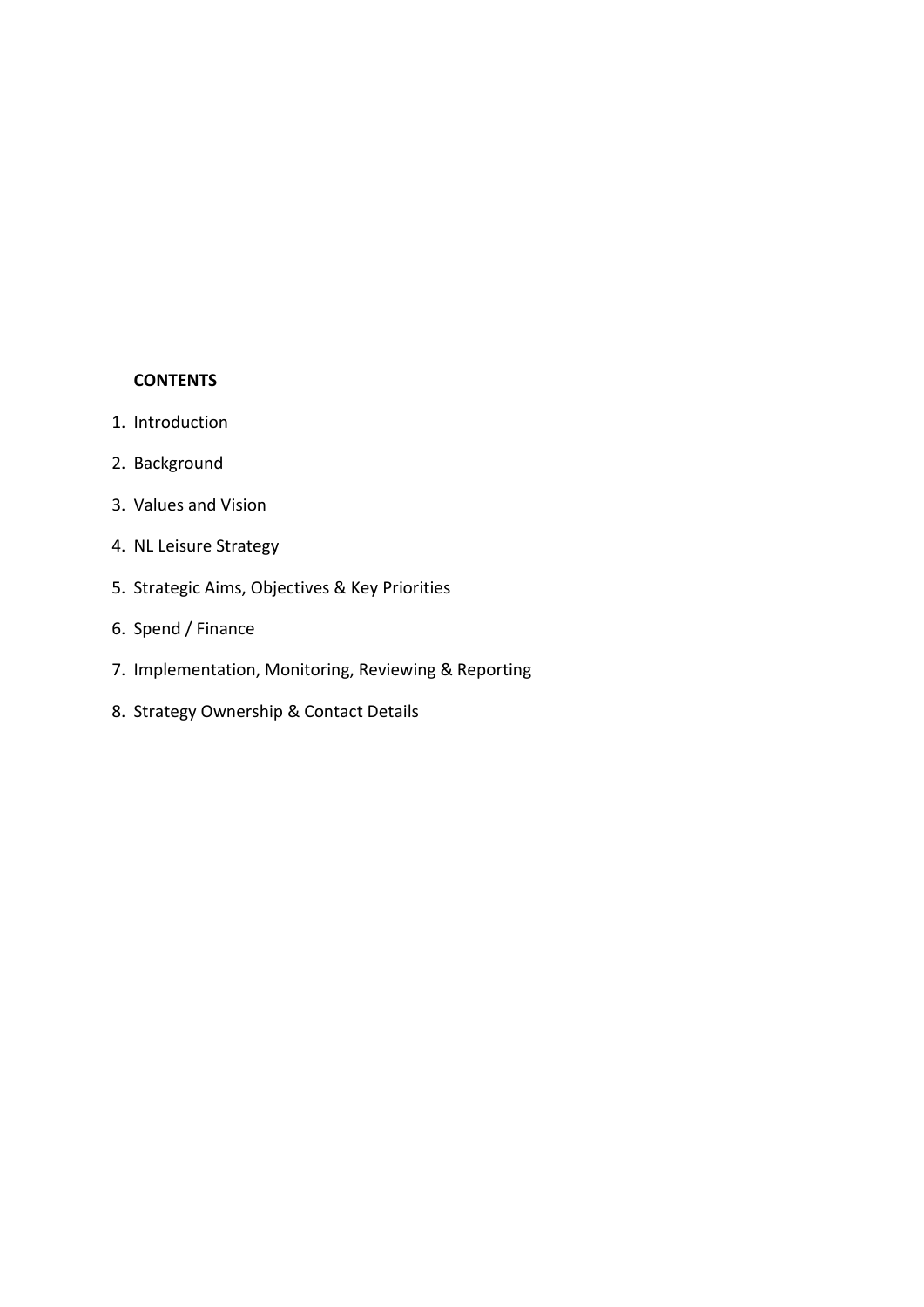#### **1 INTRODUCTION**

- 1.1 This Procurement Strategy sets out how North Lanarkshire Leisure (NL Leisure) intends to carry out its regulated procurements (procurements with an estimated value equal to or greater than £50,000) for goods, works and services for the period 1 April 2019 to 31 March 2021.
- 1.2 The Procurement Reform (Scotland) Act 2014 requires that any public organisation which has an estimated regulated spend of £5 million or more (excluding VAT) in a financial year develops and reviews a Procurement Strategy annually.
- 1.3 NL Leisure priorities are set out in the Service Plan 2018-19 and the Board of Directors are committed to designing a procurement approach which contributes to these priorities as far as is practical, in a way that achieves value for money, secures economic, social and environmental benefits and makes contracts accessible to businesses (especially SME's and the Third Sector).
- 1.4 NL Leisure will seek to maximise outcomes and best value from the supplies, works and services that it buys. The company will focus its resources on areas which are most likely to lead to benefits such as financial savings, jobs, training and reducing waste whilst encouraging innovation.
- 1.5 The strategy will build on progress to date and use examples of best practice available from other similar organisations locally and nationally.
- 1.6 It is anticipated that it will take 2 years for the new strategy to be fully implemented across all areas of the organisation. Throughout the life of the strategy it will be reviewed and improved upon. An annual report on the performance in delivering it will be produced at the end of each financial year.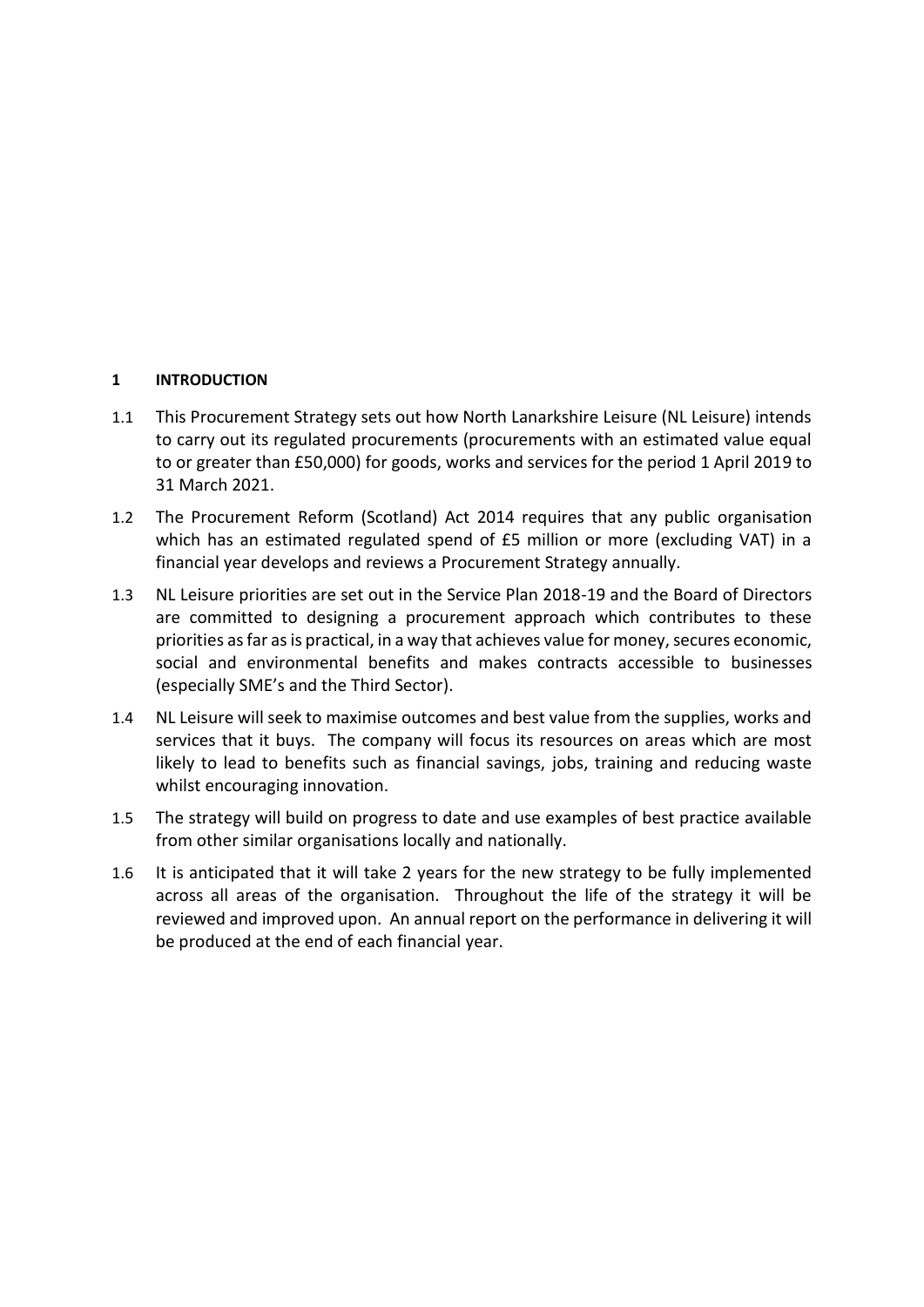#### **2. BACKGROUND**

- 2.1 Operating as an arms' length external organisation of North Lanarkshire Council or ALEO, independent Governance of NL Leisure is maintained by an experienced Board of Directors who have been drawn from diverse fields including public service, business and sport.
- 2.2 NL Leisure is a not for profit organisation, limited by a guarantee which requires any surpluses generated to be reinvested in the charitable objectives of the company, i.e. improving the services and facilities we offer to the community.
- 2.3 Services are delivered through a mix of direct service provision using NL Leisure workforce and assets and an enabler with services delivered through private providers.
- 2.4 NL Leisure spends approximately £7.7M externally each year on recurring revenue costs and between £0.200M and £0.300M capital investment projects. A variety of contracts are utilised ranging from a series of simple purchase orders to long term agreements.
- 2.5 Due to the level of spend incurred by NL Leisure legislation requires that a Procurement Strategy be prepared and published.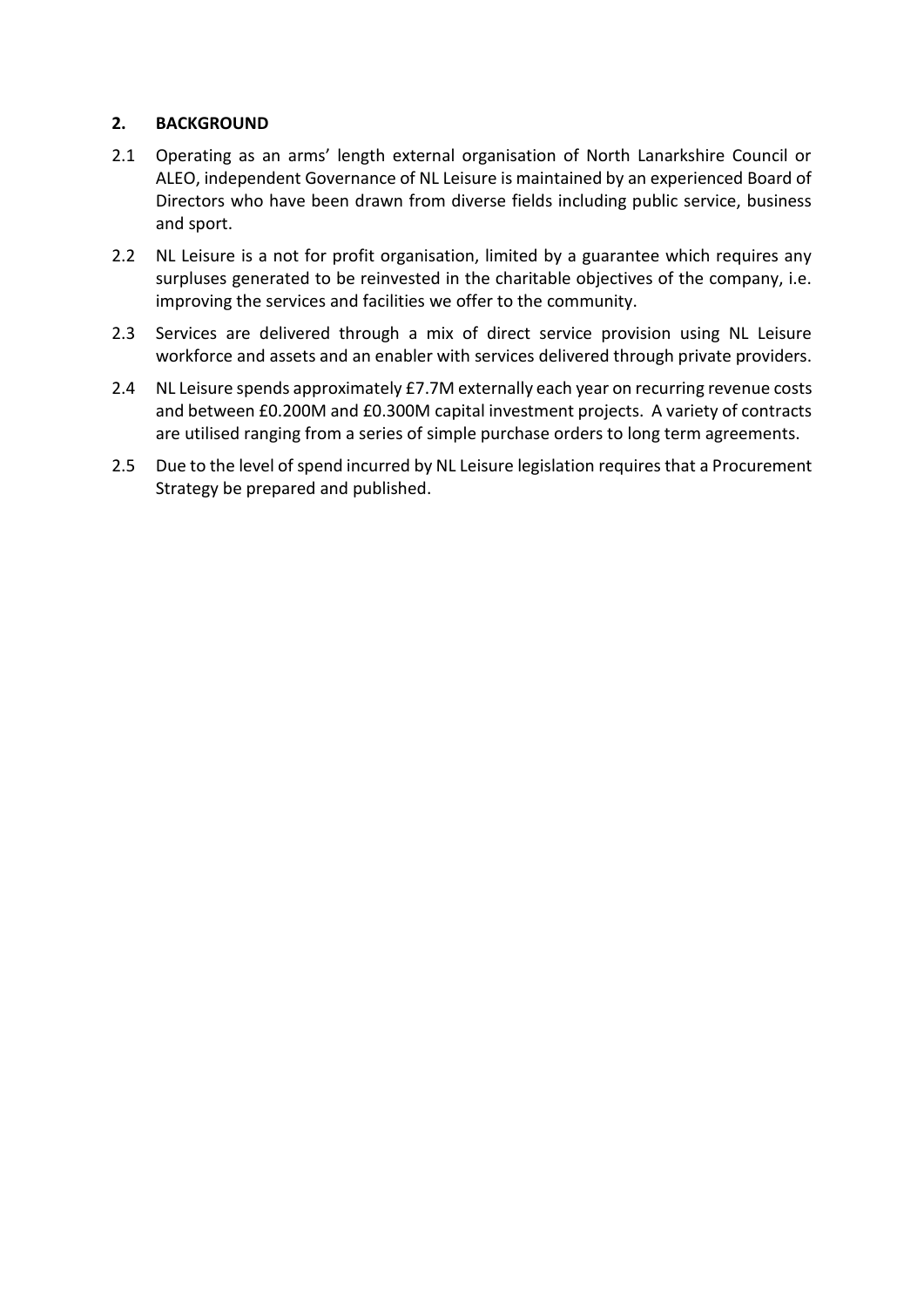#### **3. VALUES AND VISION**

#### 3.1. NL Leisure Vision

To be a leading leisure trust defined by excellent and innovative services

#### 3.2 NL Leisure Values

Communication, One Team, Respect, Excellence

#### 3.3 Company Charitable Objectives

- 1. The advancement of public health in North Lanarkshire
- 2. The advancement of public participation in sport
- 3. The provision of recreational facilities to the community
- 4. The provision of social welfare

#### 3.4 NL Leisure Company Priorities for 2019-20

- 1. Increase net income
- 2. Increase physical activity levels
- 3. Identify and implement a sustainable delivery model for the future
- 4. Deliver the objectives of the NL Sport & Physical Activity Plan 2018 to 2021

#### 3.5 Procurement Vision

To deliver an efficient, effective and compliant procurement service across the organisation which delivers best value and provides quality contracts.

#### 3.6 Procurement Aims & Objectives

- 1. To provide an efficient and effective procurement service that delivers best value and financial savings where possible.
- 2. To develop a culture where efficiency and continuous improvement is at the heart of how business is conducted.
- 3. To provide quality advice and contracts which deliver quality products and services
- 4. To procure supplies, works and services in a lawful and ethical manner which encourages participation and supports sustainable economic growth for North Lanarkshire communities and beyond.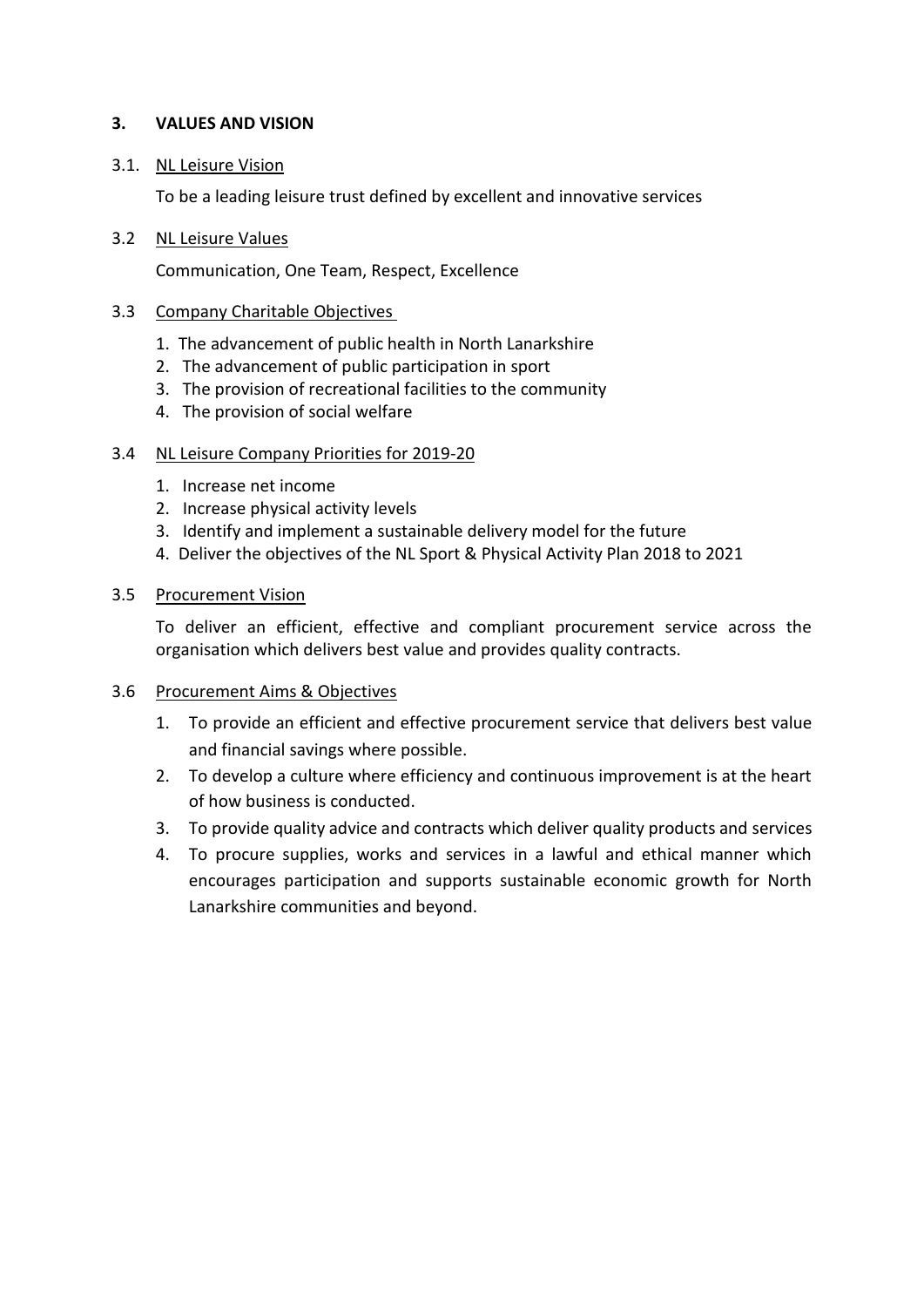#### **4. NL LEISURE STRATEGY**

- 4.1 Procurement activity will be discharged in accordance with applicable procurement legislation, NL Leisure's internal rules and where appropriate following best practice demonstrated across other Culture & Leisure Trusts.
- 4.2 NL Leisure will demonstrate clear ownership and accountability within its procurement activities, with structured governance and assurance, to ensure clear, timely and auditable decision making.
- 4.3 NL Leisure will be open and transparent with a visible and accessible contracts register, forward procurement plans and clear tender process documentation to ensure a professional and positive relationship between NLL and it procurement partners.
- 4.4 Where appropriate the company will consult with key stakeholders throughout the procurement lifecycle to ensure all procurements accurately reflect need and opportunity.
- 4.5 NL Leisure will continually review and where appropriate invest in the Procurement organisational structure and develop skills and capacity within teams to ensure the delivery of an efficient and effective service.
- 4.6 NL Leisure will maximise the use of technology to underpin and simplify core processes for both staff and providers.
- 4.7 Before undertaking any regulated procurement, NL Leisure will consider how, in conducting the procurement process it can:
	- a) improve the economic, social and environmental wellbeing of the North Lanarkshire area,
	- b) facilitate the involvement of small and medium enterprises (businesses with less than 250 employees), third sector bodies and supported businesses in the process,
	- c) promote innovation, and
	- d) comply with the sustainable procurement duty.
- 4.8 NL Leisure will carry out all regulated procurement using the Public Contracts Scotland electronic portal for the seeking of offers and the award of contracts, ensuring that all such procurement is carried out in a transparent manner.
- 4.9 In some circumstances NL Leisure will make use of framework agreements and where appropriate dynamic purchasing systems for the procurement of goods and services commonly used by the company and readily available on the market. As with all procurement these will only be utilised where best value can be demonstrated.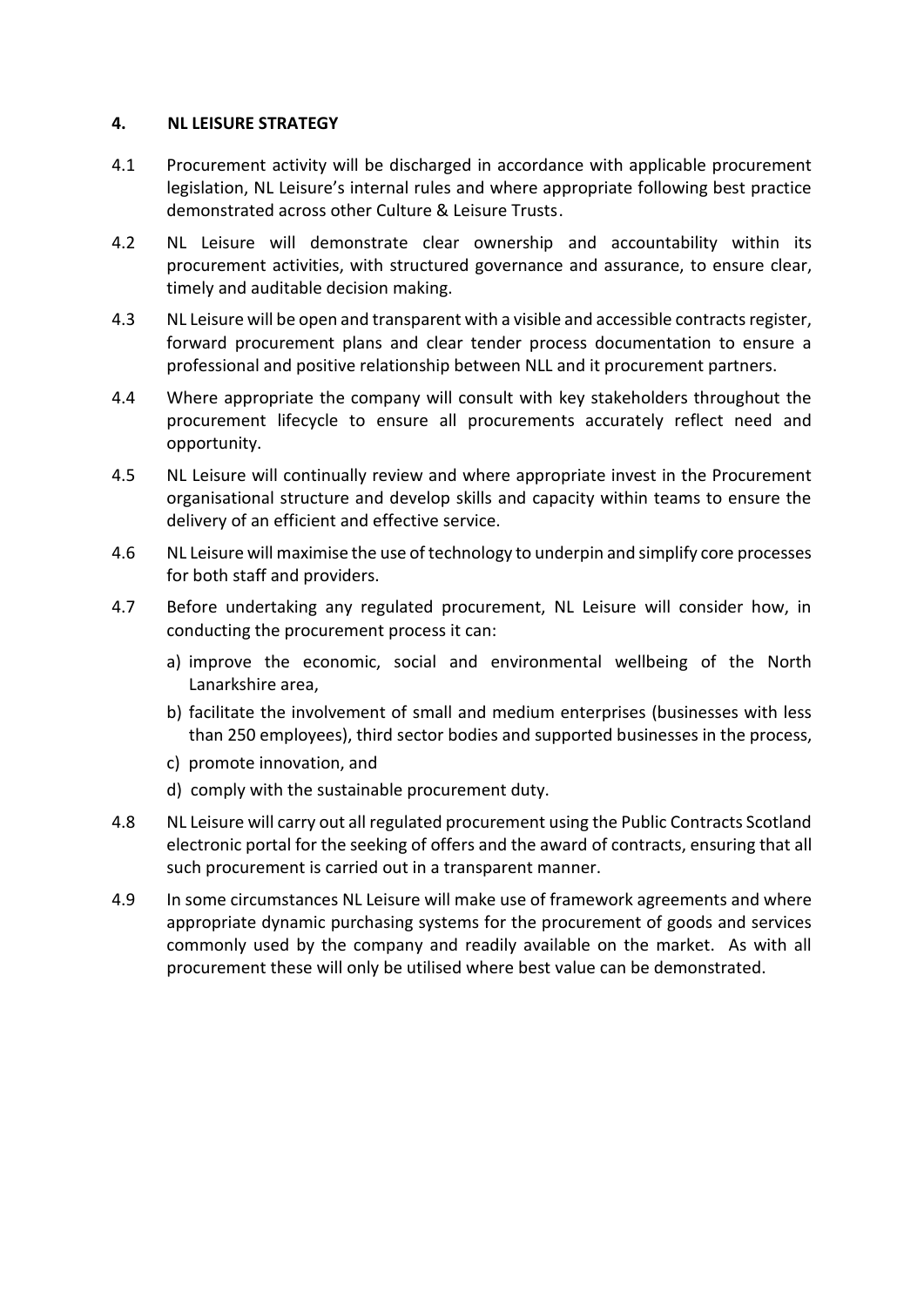#### **5. STRATEGIC AIMS, OBJECTIVES & KEY PRIORITIES**

#### **5.1 Aims and Measurement of Success**

- 5.1.1 In delivering this strategy NLL will seek to realise a wide range of benefits and will undertake activities to achieve these. NLL will seek improved value for money, improved governance, improved engagement and transparency.
- 5.1.2 To demonstrate the achievement of these improvements NLL will develop performance measures and reports that will help measure and evaluate success. These will be made available to Senior Management. These improvements will include but are not limited to:
	- 1% savings delivered through procurement activity
	- Increase percentage spend on contract.
	- Increase percentage of Route 2 contracts under proactive and supplier management
	- Increase percentage of Route 2 contracts covered by a contract strategy

#### **5.2 Delivering Value for Money**

- 5.2.1 NLL will consider best value throughout the procurement lifecycle and will support proportionate resource allocation.
- 5.2.2 Taking cognisance of the fact that best value doesn't simply mean accepting the lowest price, contracts will be awarded based on a price quality ratio. Contracts will only awarded on price alone where the contract is low value and/or in exceptional circumstances.
- 5.2.3 Targets will be set annually on procurement savings to be achieved as part of the budget setting process.
- 5.2.4 Contract management arrangements will be put in place to introduce a process of continuous review for both existing and new contracts and strive to achieve cash savings through this process.

#### **5.3 General and Sustainable Procurement Duties**

- 5.3.1 NLL will aim to keep its legal obligations to treat all Providers fairly, equally and without discrimination.
- 5.3.2 The company is committed to making procurements open and accessible to businesses of all sizes and from all sectors, especially SME's, the Third Sector and Supported Businesses. Contract opportunities will be advertised on Public Contract Scotland portal and in the Office Journal of the European Union where appropriate. This will ensure NLL meets its commitment to act in a transparent and proportionate manner.
- 5.3.3 For each significant procurement NLL will develop a sourcing strategy and where appropriate consideration will be given the company's sustainable procurement duties surrounding accessibility to contracts, community benefits and fair work practices.
- 5.3.4 Risk management processes will be built into the procurement lifecycle to ensure the desired outcomes are achieved, to reduce the probability and impact of challenge and to ensure the company isn't exposed to unexpected costs or consequences.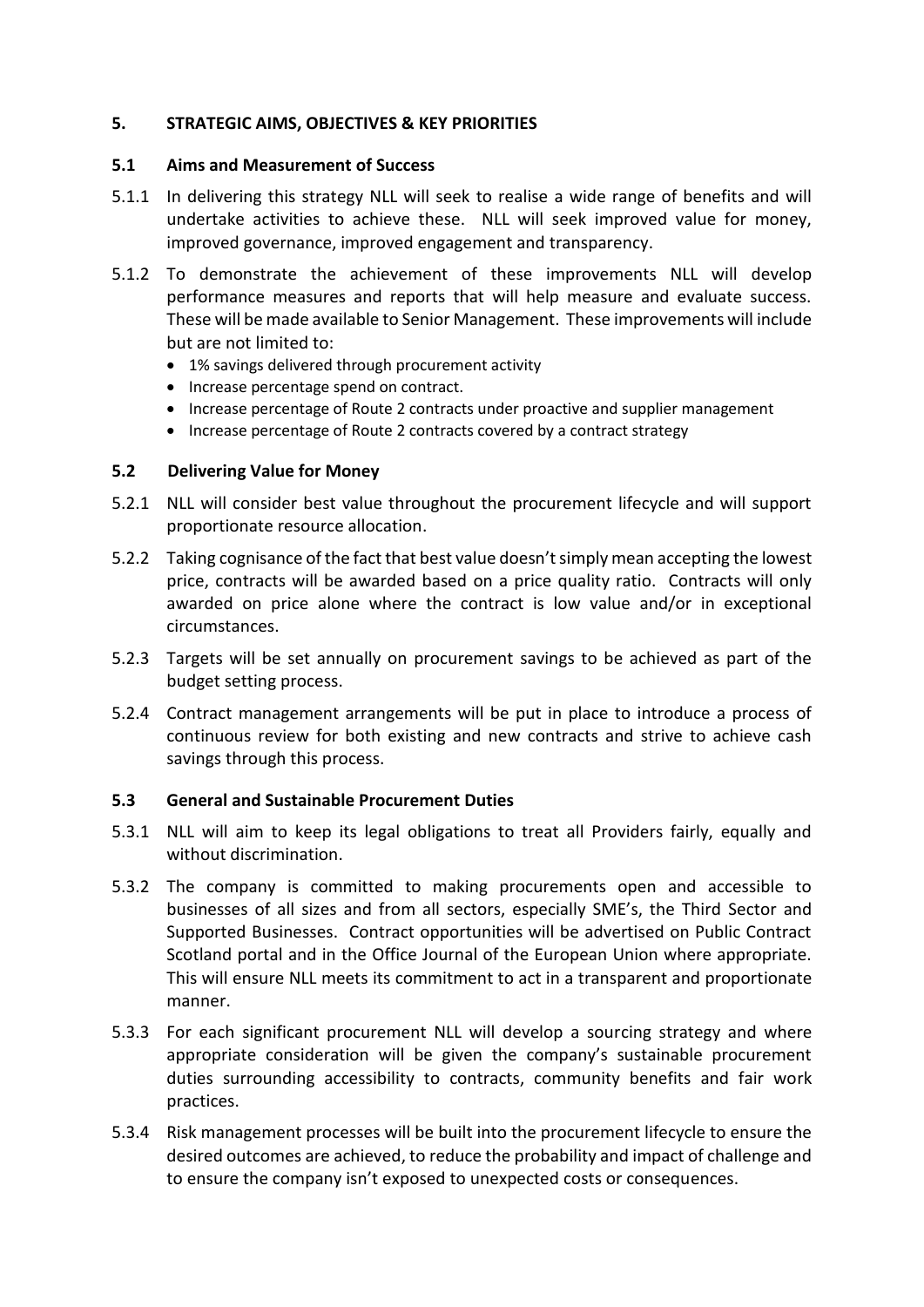- 5.3.5 Communication with stakeholders will be at the heart of all procurement processes and will include Providers, budget managers and end users.
- 5.3.6 Internal procurement rules, documents and processes will be updated to take account of the 2016 legislation for sustainable procurement in Scotland.
- 5.3.7 Where there is opportunity to benefit the wider community from a procurement exercise NLL will include appropriate requirement in its contracts in accordance with the relevant legislation, statutory guidance and best practice. To monitor this the contract will record what the provider must deliver and this will be reviewed as part of the contracts monitoring framework.
- 5.3.8 NLL will consider, as part of its scoring framework when evaluating tenders, the extent to which potential providers commit to engaging in fair work practices including their commitment to paying the living wage. Where a provider commits to paying the living wage as part of the contract this will be monitored through the contract monitoring framework.
- 5.3.9 NLL is committed to ensuring that nothing is purchased by the company that is at the expense of the health and safety of those involved in delivering the contracts and as such potential bidders must be able to demonstrate they are responsible Providers who keep to their legal duties. This will be monitored during the lifecycle of any contract.
- 5.3.10 NLL will consider the relevant and proportionate application of fair and ethical principles in its procurement activities. If fairly traded supplies and services are available to meet requirements NLL will consider how best to promote these.
- 5.3.11 Catering is a large value spend within NLL and as such where appropriate the company will ensure it considers all government policies on healthy eating and nutrition, promoting healthy eating and nutrition and promoting fresh and seasonal produce.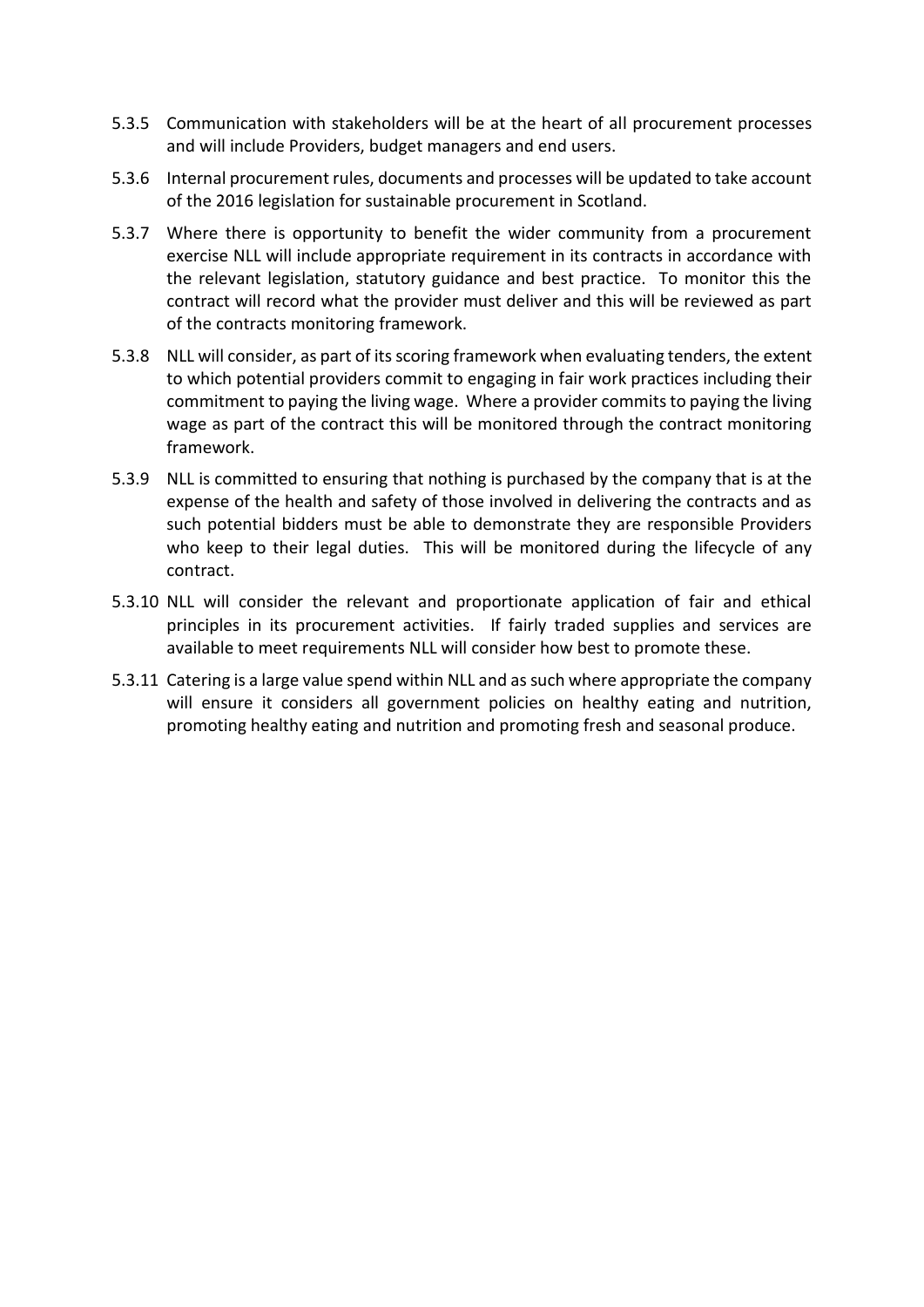#### **6. SPEND / FINANCE**

6.1 Total recurring revenue spend in 2018/19 which is subject to procurement legislation amounts to £7.7M. The main categories of spend are detailed in Table 1:

Table 1

| <b>Categories</b>                       | 2018-19 Spend |  |
|-----------------------------------------|---------------|--|
|                                         | £М            |  |
| Catering                                | £0.611        |  |
| Repairs & Maintenance                   | £1.111        |  |
| <b>Utility Costs</b>                    | £2.262        |  |
| <b>Other Property Costs</b>             | £0.603        |  |
| ICT, Sports & Office Equipment          | £0.309        |  |
| <b>Generals Supplies &amp; Services</b> | £1.021        |  |
| <b>Transport Costs</b>                  | £0.366        |  |
| <b>Administration Costs</b>             | £1.345        |  |
| <b>Governance Costs</b>                 | £0.074        |  |
| ΤΟΤΑL                                   | £7.70         |  |

6.2 Of this £7.7M, 61% is currently on contract. As detailed in section 5.12 performance measures will be put in place for the coming 12 months to improve the percentage spend on contract alongside a number of other targets. Table 2 provides the targets for 2019-20.

Table 2

| <b>Performance target</b>                  | <b>Baseline</b> | <b>Target</b> |
|--------------------------------------------|-----------------|---------------|
| Cash savings through procurement           | £7.70M          | 1% reduction  |
| Increase spend on Contract                 | 61%             | 63%           |
| Percentage of Route 2 Contracts under      | <b>Baseline</b> | Increase      |
| proactive contract and supplier management | Year            |               |
| Percentage of Route 2 Contracts covered by | <b>Baseline</b> | Increase      |
| a contract strategy                        | Year            |               |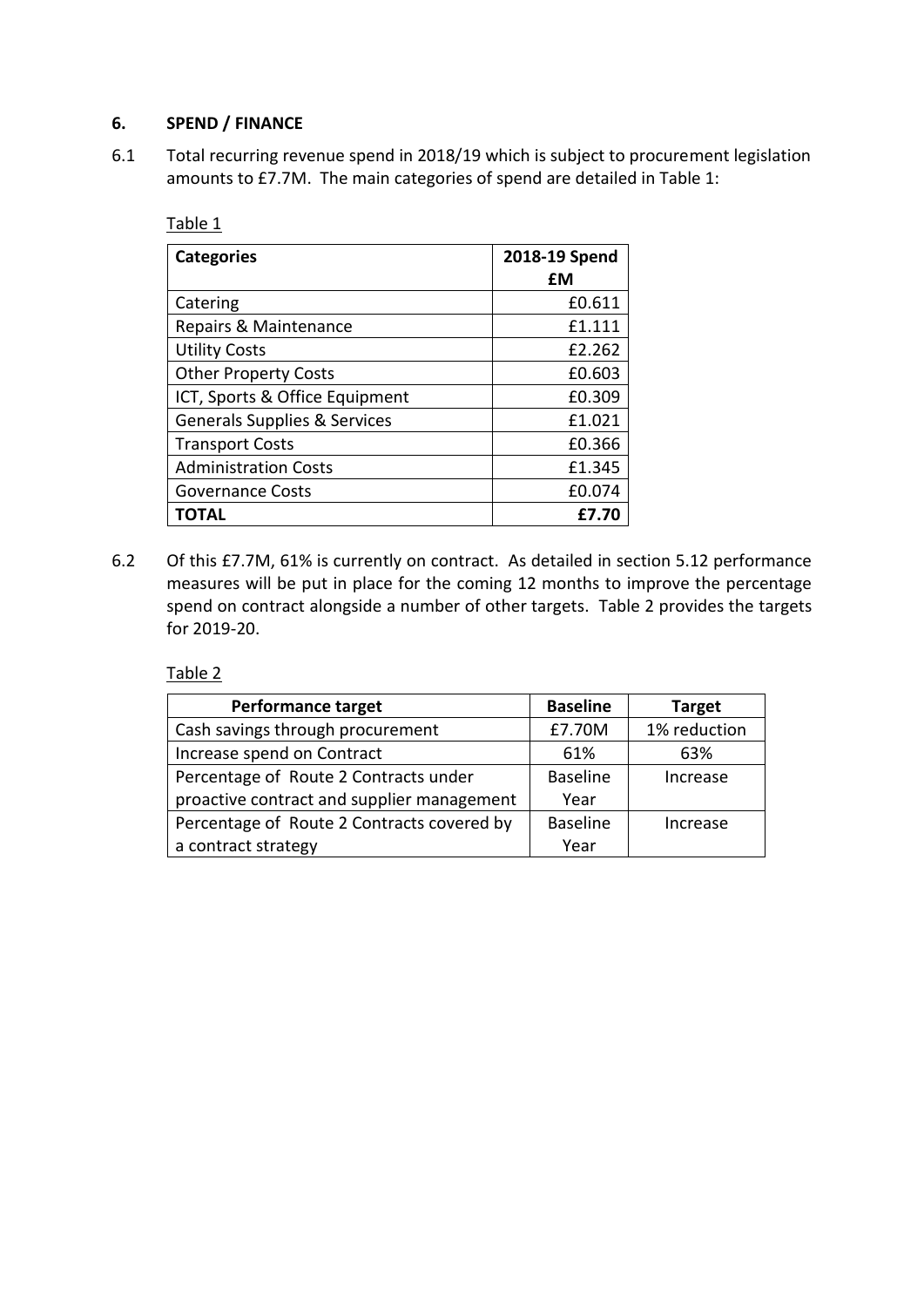#### **7. Implementation, Monitoring, Reviewing & Reporting**

- 7.1 The Procurement Strategy and objectives are overseen by the Head of Finance & IT who will be responsible for ensuring that both the strategy and annual procurement report are published on the company's website by the required deadline in any year. The first annual report will be published by  $30<sup>th</sup>$  April 2020.
- 7.2 The annual procurement report will include the following:
	- A summary of regulated procurements completed during the year
	- A review of whether these complied with the procurement strategy
	- The extent to which any regulated procurements did not comply
	- A summary of any community benefits imposed as part of a regulated procurement.
	- A summary of steps taken to facilitate the involvement of supported businesses in regulated procurements over the period
	- A summary of performance against targets
	- A summary of regulated procurements expected to commence over the forthcoming 2 years.